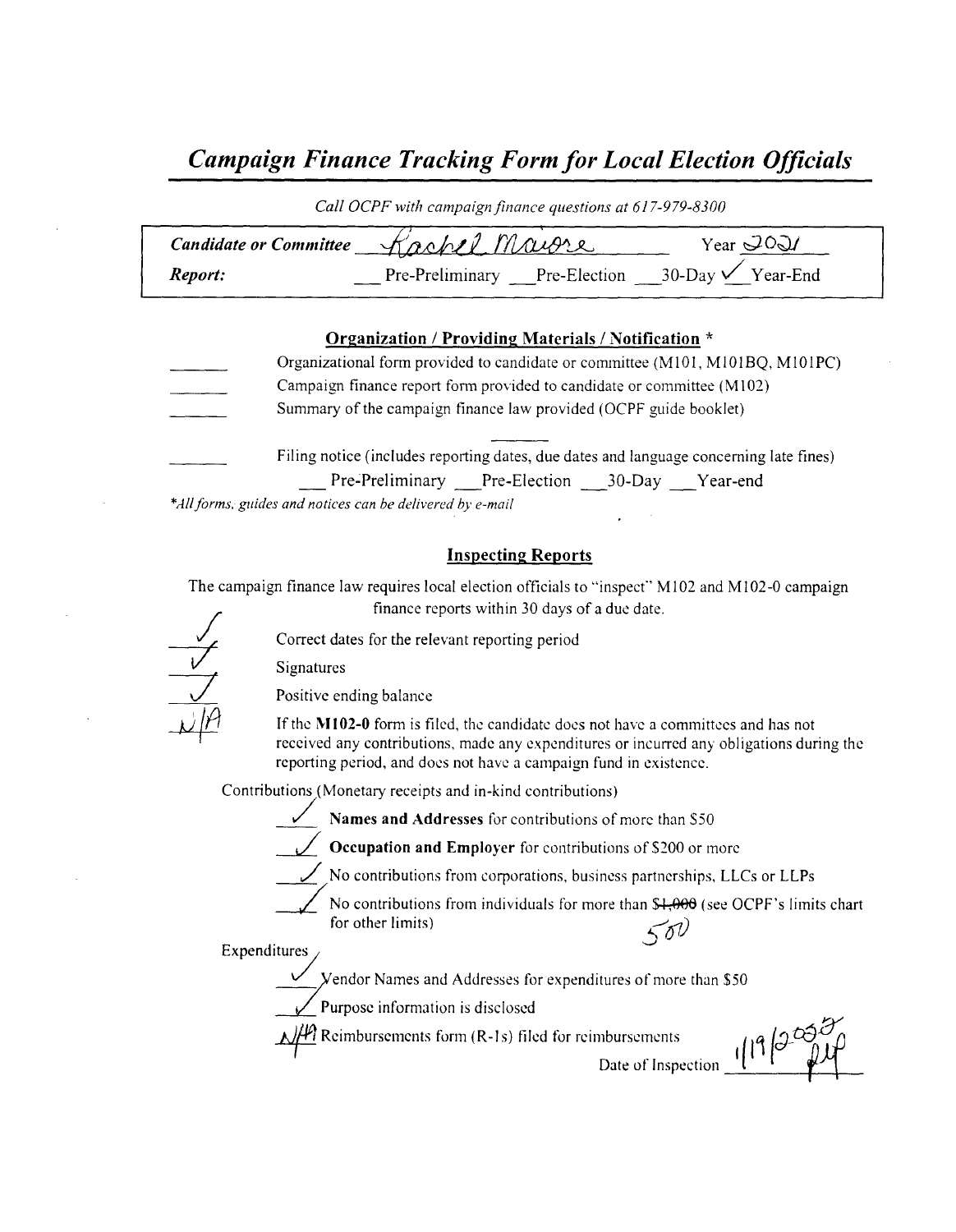| E<br>$\overline{\mathbb{G}}$<br>E<br>JAN 1 9 2022<br>Commonwealth<br>of Massachusetts                                                                                                                                                                                                                                                                                                                                                                                                                                                                                                                                                                  | Form EPF M 102: Campaign Finance Report<br><b>Municipal Form</b><br><b>Office of Campaign and Political Finance</b><br>File with City or Town Clerk or Election Commission |  |  |  |
|--------------------------------------------------------------------------------------------------------------------------------------------------------------------------------------------------------------------------------------------------------------------------------------------------------------------------------------------------------------------------------------------------------------------------------------------------------------------------------------------------------------------------------------------------------------------------------------------------------------------------------------------------------|----------------------------------------------------------------------------------------------------------------------------------------------------------------------------|--|--|--|
| Fill in Reporting/Period dates: AND 0100 Beginning Date:                                                                                                                                                                                                                                                                                                                                                                                                                                                                                                                                                                                               | 12/31/2021<br>Ending Date:                                                                                                                                                 |  |  |  |
| Type of Report: (Check one)<br>$\Box$ 8th day preceding preliminary<br>$\Box$ 8th day preceding election                                                                                                                                                                                                                                                                                                                                                                                                                                                                                                                                               | $\boxtimes$ year-end report<br>$\Box$ dissolution<br>$\Box$ 30 day after election                                                                                          |  |  |  |
| Rachel Maiore                                                                                                                                                                                                                                                                                                                                                                                                                                                                                                                                                                                                                                          | The Committee to Elect Rachel Maiore                                                                                                                                       |  |  |  |
| Candidate Full Name (if applicable)                                                                                                                                                                                                                                                                                                                                                                                                                                                                                                                                                                                                                    | Committee Name                                                                                                                                                             |  |  |  |
| Northampton MA City Council Ward 7                                                                                                                                                                                                                                                                                                                                                                                                                                                                                                                                                                                                                     | Robert Gardner                                                                                                                                                             |  |  |  |
| Office Sought and District                                                                                                                                                                                                                                                                                                                                                                                                                                                                                                                                                                                                                             | Name of Committee Treasurer                                                                                                                                                |  |  |  |
| 392 Chesterfield Road, Leeds, MA 01053<br><b>Residential Address</b>                                                                                                                                                                                                                                                                                                                                                                                                                                                                                                                                                                                   | 392 Chesterfield Road, Leeds, MA 01053<br><b>Committee Mailing Address</b>                                                                                                 |  |  |  |
| rmaiore@gmail.com<br>E-mail.                                                                                                                                                                                                                                                                                                                                                                                                                                                                                                                                                                                                                           | Rachel4Ward7@gmail.com<br>E-mail                                                                                                                                           |  |  |  |
|                                                                                                                                                                                                                                                                                                                                                                                                                                                                                                                                                                                                                                                        |                                                                                                                                                                            |  |  |  |
| Phone # (optional).<br>$(413)$ 341-3433                                                                                                                                                                                                                                                                                                                                                                                                                                                                                                                                                                                                                | $(413)$ 341-3433<br>Phone $#$ (optional).                                                                                                                                  |  |  |  |
| <b>SUMMARY BALANCE INFORMATION:</b>                                                                                                                                                                                                                                                                                                                                                                                                                                                                                                                                                                                                                    |                                                                                                                                                                            |  |  |  |
| Line 1: Ending Balance from previous report                                                                                                                                                                                                                                                                                                                                                                                                                                                                                                                                                                                                            | 3,660.19                                                                                                                                                                   |  |  |  |
| Line 2: Total receipts this period (page 3, line 11)<br>275                                                                                                                                                                                                                                                                                                                                                                                                                                                                                                                                                                                            |                                                                                                                                                                            |  |  |  |
| 3,935.19<br><b>Line 3:</b> Subtotal (line 1 plus line 2)                                                                                                                                                                                                                                                                                                                                                                                                                                                                                                                                                                                               |                                                                                                                                                                            |  |  |  |
| 42.48<br><b>Line 4:</b> Total expenditures this period (page 5, line 14)                                                                                                                                                                                                                                                                                                                                                                                                                                                                                                                                                                               |                                                                                                                                                                            |  |  |  |
| 3,892.71<br>Line 5: Ending Balance (line 3 minus line 4)                                                                                                                                                                                                                                                                                                                                                                                                                                                                                                                                                                                               |                                                                                                                                                                            |  |  |  |
| Line 6: Total in-kind contributions this period (page 6)<br>O                                                                                                                                                                                                                                                                                                                                                                                                                                                                                                                                                                                          |                                                                                                                                                                            |  |  |  |
| Line 7: Total (all) outstanding liabilities (page 7)<br>Ω                                                                                                                                                                                                                                                                                                                                                                                                                                                                                                                                                                                              |                                                                                                                                                                            |  |  |  |
| <b>Line 8:</b> Name of bank(s) used: Florence Savings Bank                                                                                                                                                                                                                                                                                                                                                                                                                                                                                                                                                                                             |                                                                                                                                                                            |  |  |  |
| <b>Affidavit of Committee Treasurer:</b><br>I certify that I have examined this report including attached schedules and it is, to the best of my knowledge and belief, a true and complete statement of all campaign finance<br>activity, including all contributions, loans, receipts, expenditures, disbursements, in-kind contributions and liabilities for this reporting period and represents the campaign<br>finance activity of all persons acting under the authority of on <b>belian</b> on the committee in accordance with the requirements of M G.L. c. 55.<br>Date:<br>Signed under the penalties of perjury:<br>(Treasurer's signature) |                                                                                                                                                                            |  |  |  |
| FOR CANDIDATE FILINGS ONLY: Affidavit of Candidate: (check 1 box only)                                                                                                                                                                                                                                                                                                                                                                                                                                                                                                                                                                                 |                                                                                                                                                                            |  |  |  |
| <b>Candidate with Committee</b><br>I certify that I have examined this report including attached schedules and it is, to the best of my knowledge and belief, a true and complete statement of all campaign finance<br>ı×<br>activity, of all persons acting under the authority or on behalf of this committee in accordance with the requirements of M.G.L. c 55. I have not received any contributions,<br>incurred any liabilities nor made any expenditures on my behalf during this reporting period that are not otherwise disclosed in this report.                                                                                            |                                                                                                                                                                            |  |  |  |
| <b>Candidate without Committee</b><br>I certify that I have examined this report including attached schedules and it is, to the best of my knowledge and belief, a true and complete statement of all campaign<br>finance activity, including contributions, loans, receipts, expenditures, disbursements, in-kind contributions and liabilities for this reporting period and represents the<br>campaign finance activity of all persons acting under the authority or on behalf of this candidate in accordance with the requirements of M.G L. c. 55.                                                                                               |                                                                                                                                                                            |  |  |  |
| Date:<br>Signed under the penalties of perjury.<br>(Candidate's signature)                                                                                                                                                                                                                                                                                                                                                                                                                                                                                                                                                                             |                                                                                                                                                                            |  |  |  |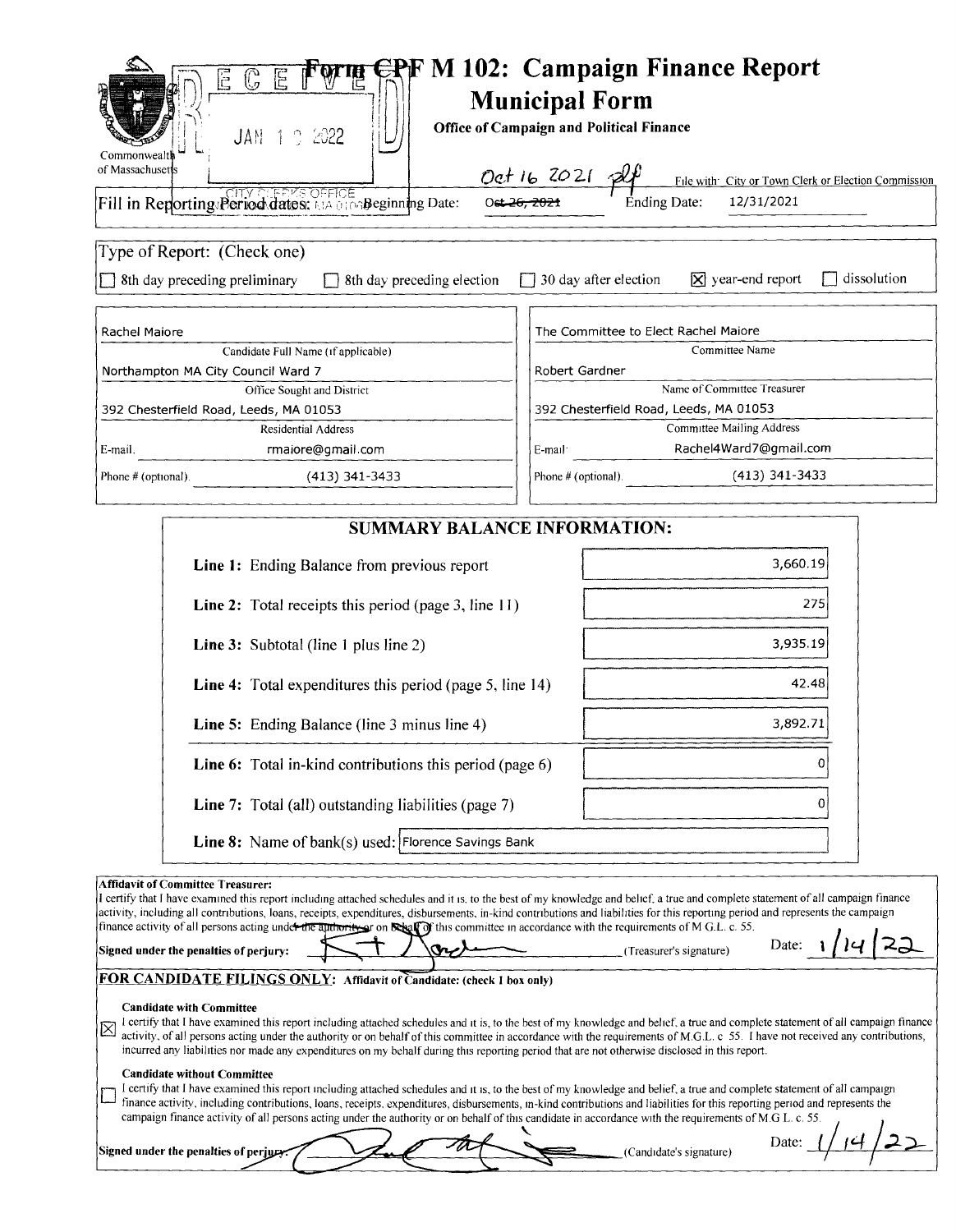# SCHEDULE A: RECEIPTS

M.G. L. c. 55 requires that the name and residential address be reported, in alphabetical order, for all receipts over \$50 in a calendar year. Committees must keep detailed accounts and records of all receipts, but need only itemize those receipts over \$50. In addition, the occupation and employer must be reported for all persons who contribute \$200 or more in a calendar year.

A " Schedule A: Receipts" attachment is available to complete, print and attach to this report, if additional pages are required to report all receipts. Please include your committee name and a page number on each page.)

| <b>Date Received</b>                                       | <b>Name and Residential Address</b><br>(alphabetical listing required) | Amount | <b>Occupation &amp; Employer</b><br>(for contributions of \$200 or more) |
|------------------------------------------------------------|------------------------------------------------------------------------|--------|--------------------------------------------------------------------------|
| 12/20/2021                                                 | McKenna, Mary Jenifer, 89 Florence Street,<br>Leeds, MA                | 250    | Consultant, self-employed                                                |
|                                                            |                                                                        |        |                                                                          |
|                                                            |                                                                        |        |                                                                          |
|                                                            |                                                                        |        |                                                                          |
|                                                            |                                                                        |        |                                                                          |
|                                                            |                                                                        |        |                                                                          |
|                                                            |                                                                        |        |                                                                          |
|                                                            |                                                                        |        |                                                                          |
|                                                            |                                                                        |        |                                                                          |
|                                                            |                                                                        |        |                                                                          |
|                                                            |                                                                        |        |                                                                          |
|                                                            |                                                                        |        |                                                                          |
|                                                            | Line 9: Total Receipts over \$50 (or listed above)                     | 250    |                                                                          |
| Line 10: Total Receipts \$50 and under* (not listed above) |                                                                        | 25     |                                                                          |
| Line 11: TOTAL RECEIPTS IN THE PERIOD                      |                                                                        | 275    | Enter on page 1, line 2<br>∣←                                            |

<sup>\*</sup> If you have itemized receipts of \$50 and under, include them in line 9. Line 10 should include only those receipts not itemized above.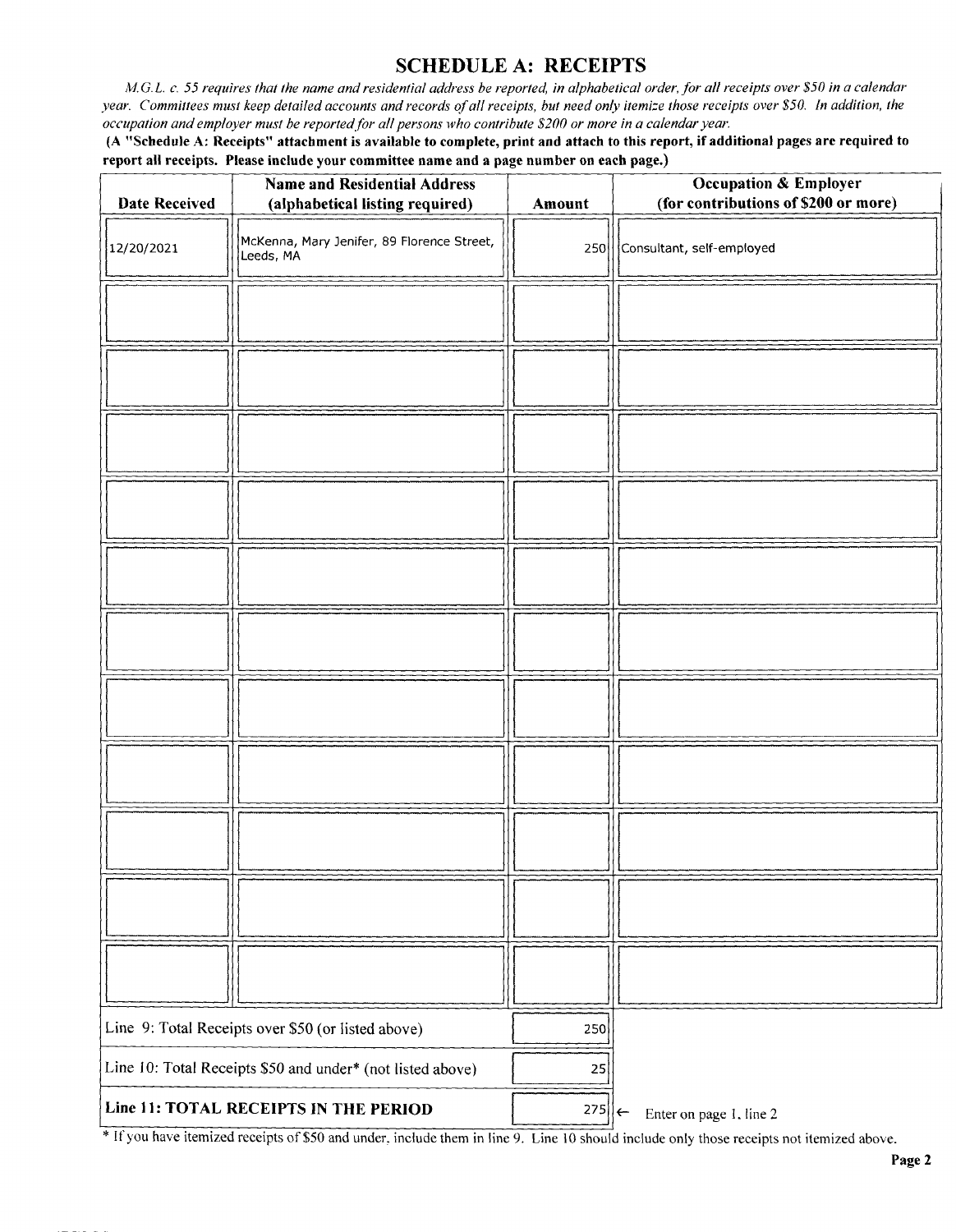### SCHEDULE A: RECEIPTS (continued)

| <b>Name and Residential Address</b><br><b>Date Received</b><br>(alphabetical listing required) |  | Amount | Occupation & Employer<br>(for contributions of \$200 or more) |
|------------------------------------------------------------------------------------------------|--|--------|---------------------------------------------------------------|
|                                                                                                |  |        |                                                               |
|                                                                                                |  |        |                                                               |
|                                                                                                |  |        |                                                               |
|                                                                                                |  |        |                                                               |
|                                                                                                |  |        |                                                               |
|                                                                                                |  |        |                                                               |
|                                                                                                |  |        |                                                               |
|                                                                                                |  |        |                                                               |
|                                                                                                |  |        |                                                               |
|                                                                                                |  |        |                                                               |
|                                                                                                |  |        |                                                               |
|                                                                                                |  |        |                                                               |
|                                                                                                |  |        |                                                               |
|                                                                                                |  |        |                                                               |
|                                                                                                |  |        |                                                               |
|                                                                                                |  |        |                                                               |
|                                                                                                |  |        |                                                               |
|                                                                                                |  |        |                                                               |
|                                                                                                |  |        |                                                               |
|                                                                                                |  |        |                                                               |
|                                                                                                |  |        |                                                               |
|                                                                                                |  |        |                                                               |
|                                                                                                |  |        |                                                               |
|                                                                                                |  |        |                                                               |
|                                                                                                |  |        |                                                               |
|                                                                                                |  |        |                                                               |
| Line 9: Total Receipts over \$50 (or listed above)                                             |  | 0      |                                                               |
| Line 10: Total Receipts \$50 and under* (not listed above)                                     |  | 0      |                                                               |
| Line 11: TOTAL RECEIPTS IN THE PERIOD                                                          |  |        | $0  \leftarrow$<br>Enter on page 1, line 2                    |

If you have itemized receipts of \$50 and under, include them in line 9. Line 10 should include only those receipts not itemized above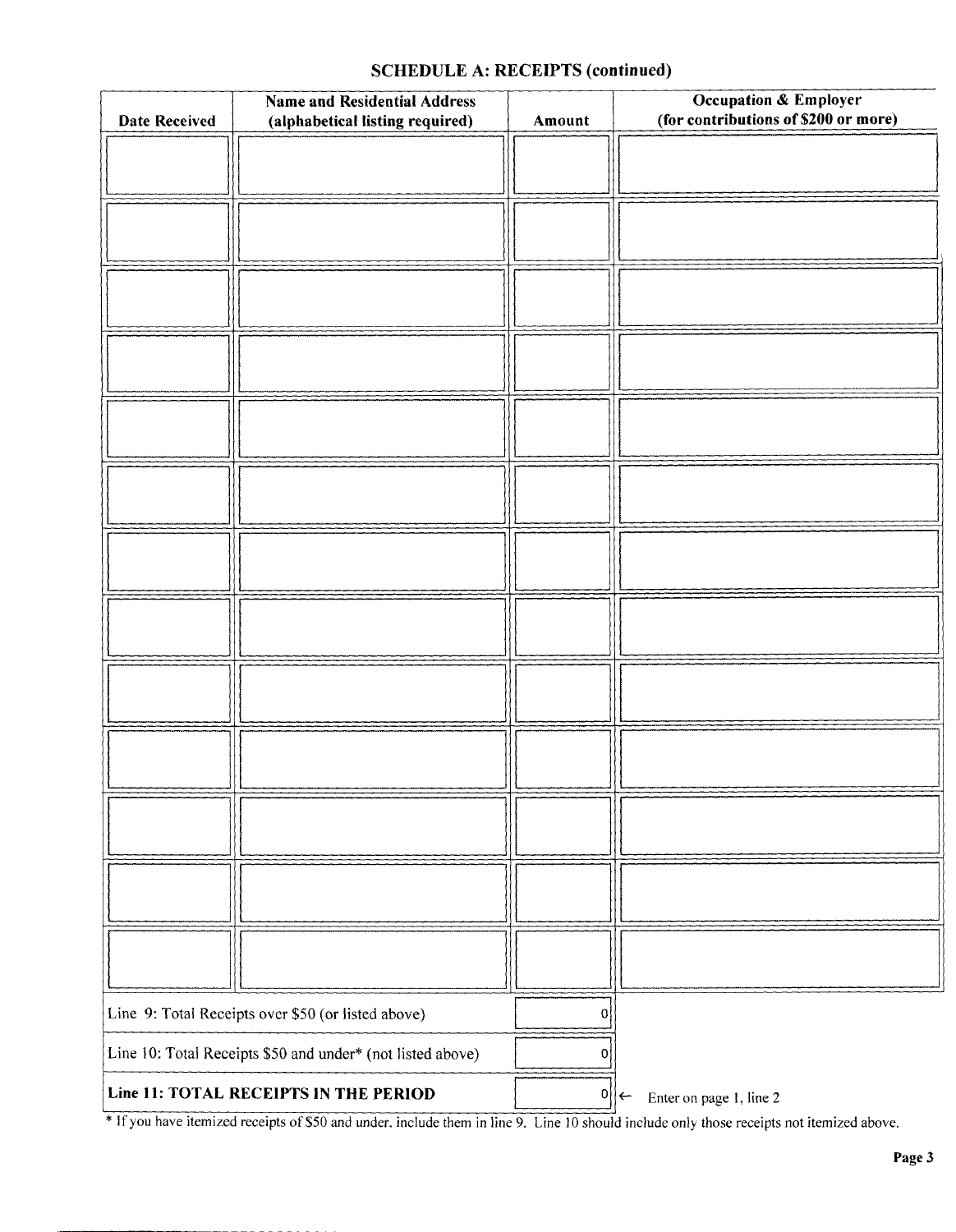### SCHEDULE B: EXPENDITURES

Al C. L. c. 55 requires committees to list, in alphabetical order, all expenditures over\$ 50 in a reporting period. Committees must keep detailed accounts and records of all expenditures, but need only itemize those over \$50. Expenditures \$50 and under may be added together, from committee records, and reported on line 13.

A" Schedule B: Expenditures" attachment is available to complete, print and attach to this report, if additional pages are required to report all expenditures. Please include your committee name and a page number on each page.)

|                                                                                          | <b>To Whom Paid</b>    |                                                                |                               |        |
|------------------------------------------------------------------------------------------|------------------------|----------------------------------------------------------------|-------------------------------|--------|
| Date Paid                                                                                | (alphabetical listing) | <b>Address</b>                                                 | <b>Purpose of Expenditure</b> | Amount |
|                                                                                          |                        |                                                                |                               |        |
|                                                                                          |                        |                                                                |                               |        |
|                                                                                          |                        |                                                                |                               |        |
|                                                                                          |                        |                                                                |                               |        |
|                                                                                          |                        |                                                                |                               |        |
|                                                                                          |                        |                                                                |                               |        |
|                                                                                          |                        |                                                                |                               |        |
|                                                                                          |                        |                                                                |                               |        |
|                                                                                          |                        |                                                                |                               |        |
|                                                                                          |                        |                                                                |                               |        |
|                                                                                          |                        |                                                                |                               |        |
|                                                                                          |                        |                                                                |                               |        |
|                                                                                          |                        |                                                                |                               |        |
|                                                                                          |                        |                                                                |                               |        |
|                                                                                          |                        |                                                                |                               |        |
|                                                                                          |                        |                                                                |                               |        |
|                                                                                          |                        |                                                                |                               |        |
|                                                                                          |                        |                                                                |                               |        |
|                                                                                          |                        |                                                                |                               |        |
|                                                                                          |                        |                                                                |                               |        |
|                                                                                          |                        |                                                                |                               |        |
|                                                                                          |                        |                                                                |                               |        |
|                                                                                          |                        |                                                                |                               |        |
|                                                                                          |                        |                                                                |                               |        |
|                                                                                          |                        |                                                                |                               |        |
|                                                                                          |                        |                                                                |                               |        |
|                                                                                          |                        |                                                                |                               |        |
|                                                                                          |                        |                                                                |                               |        |
|                                                                                          |                        |                                                                |                               |        |
|                                                                                          |                        |                                                                |                               |        |
|                                                                                          |                        |                                                                |                               |        |
|                                                                                          |                        |                                                                |                               |        |
|                                                                                          |                        |                                                                |                               |        |
|                                                                                          |                        | Line 12: Total Expenditures over \$50 (or listed above)        |                               | 0      |
|                                                                                          |                        | Line 13: Total Expenditures \$50 and under* (not listed above) |                               | 42.48  |
| Line 14: TOTAL EXPENDITURES IN THE PERIOD<br>Enter on page 1, line $4 \rightarrow \vert$ |                        |                                                                | 42.48                         |        |

If you have itemized expenditures of\$50 and under, include them in line 12. Line <sup>13</sup> should include only those expenditures not itemized above. **Page 4** and the set of the set of the set of the set of the set of the set of the set of the set of the set of the set of the set of the set of the set of the set of the set of the set of the set of the set of the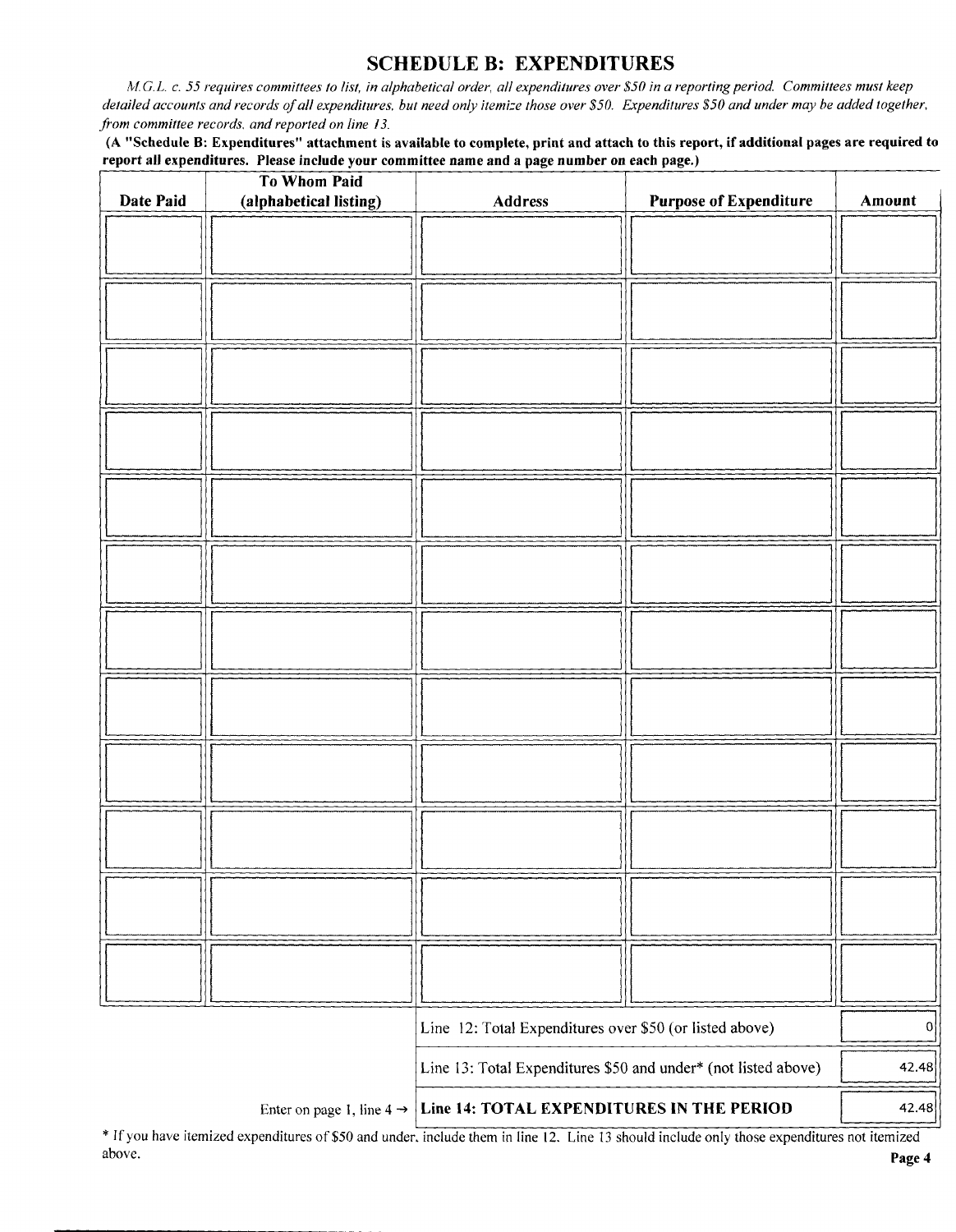# To Whom Paid Date Paid (alphabetical listing) | Address | Purpose of Expenditure | Amount Line 12: Expenditures over \$50 (or listed above) Line 13: Expenditures \$50 and under\* (not listed above)  $\begin{bmatrix} 0 & 0 \\ 0 & 0 \end{bmatrix}$ Enter on page 1, line  $4 \rightarrow$  Line 14: TOTAL EXPENDITURES IN THE PERIOD  $\Big|$  0

### SCHEDULE B: EXPENDITURES (continued)

If you have itemized expenditures of\$ <sup>50</sup> and under, include them in line 12. Line <sup>13</sup> should include only those expenditures not itemized above.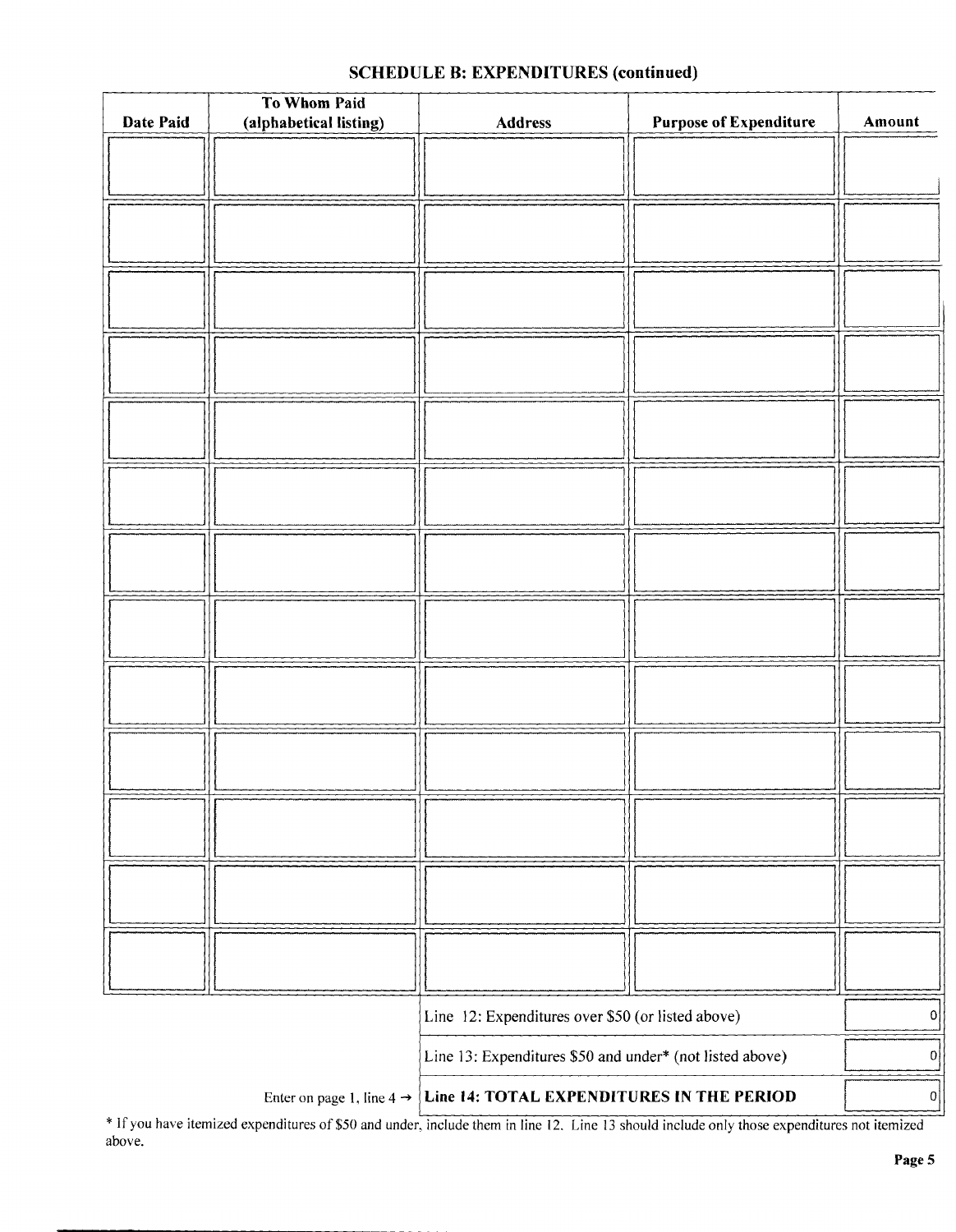# SCHEDULE C: "IN-KIND" CONTRIBUTIONS

Please itemize contributors who have made in-kind contributions of more than \$50. In-kind contributions \$50 and under may be added together from the committee's records and included in line 16 on page 1.

| <b>Date Received</b> | From Whom Received* | <b>Residential Address</b>                                                 | <b>Description of Contribution</b> | Value     |
|----------------------|---------------------|----------------------------------------------------------------------------|------------------------------------|-----------|
|                      |                     |                                                                            |                                    |           |
|                      |                     |                                                                            |                                    |           |
|                      |                     |                                                                            |                                    |           |
|                      |                     |                                                                            |                                    |           |
|                      |                     |                                                                            |                                    |           |
|                      |                     |                                                                            |                                    |           |
|                      |                     |                                                                            |                                    |           |
|                      |                     |                                                                            |                                    |           |
|                      |                     |                                                                            |                                    |           |
|                      |                     |                                                                            |                                    |           |
|                      |                     |                                                                            |                                    |           |
|                      |                     |                                                                            |                                    |           |
|                      |                     |                                                                            |                                    |           |
|                      |                     | Line 15: In-Kind Contributions over \$50 (or listed above)                 |                                    | 0         |
|                      |                     | Line 16: In-Kind Contributions \$50 & under (not listed above)             |                                    | $\pmb{0}$ |
|                      |                     | Enter on page 1, line $6 \rightarrow$ Line 17: TOTAL IN-KIND CONTRIBUTIONS |                                    | 0         |

If an in-kind contribution is received from a person who contributes more than \$50 in a calendar year, you must report the name and address of the contributor; in addition, if the contribution is \$200 or more, you must also report the contributor's occupation and employer.